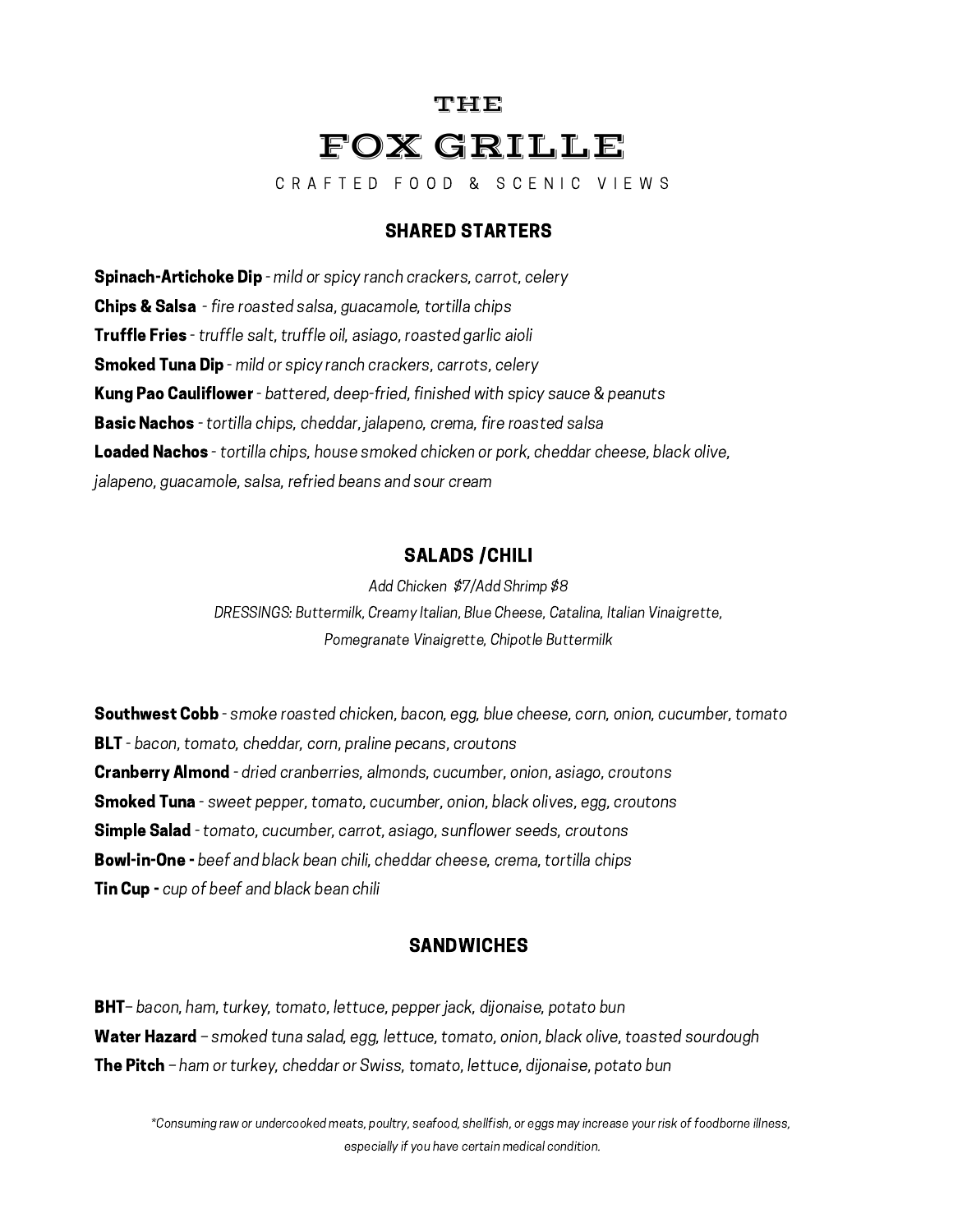#### FROM THE GRILLE

Choice of side: fries, tater tots, or side salad

Eagle - chile rubbed chicken, pepper jack, tomato, lettuce, jalapeno, spicy mayo, potato bun Albatross - crispy chicken tenders, pickles, onion, garlic mayo, potato bun **Blue Ribbon**- Marinated chicken breast, ham, Swiss, garlic aioli **The Waggle** – house smoked pulled pork, onion, pickle, BBQ sauce, potato bun Reuben – corned beef, sauerkraut, Swiss, red chile mayo, pickle, marbled rye The Ace - Grilled cheddar cheese, bacon, tomato, garlic aioli, sourdough **Dawn Patrol -** Grilled ham, 2 eggs, cheddar, buttered sourdough Signature Burger\*- 7 oz. Bison burger, Swiss cheese, caramelized onion jam, mushrooms, House made steak sauce, garlic aioli, potato bun… (Add bacon \$3) \*this item is cooked to order and may be raw or under cooked. **Classic Cheddar**\*-1/3 pound burger, double cheddar, pickle, potato bun (Add Lettuce, tomato, onion - \$2/Add chili - \$00000) \*this item is cooked to order and may be raw or under cooked. Not Burger - Vegan plant protein burger (soy & gluten free), tomato, lettuce, onion, pickle, potato bun (Sub gluten free bun - \$2) Fried Fish Sandwich - panko breaded Alaskan Pollock, lettuce, tomato, onion, citrus tartar sauce **Naked Dog** –  $\frac{1}{4}$  pound Nathan's all beef frank, brioche bun (add chile and cheese Beer Brat –  $\frac{1}{4}$  pound Tommyknocker brat, sauerkraut, dijonaise, onion, brioche bun

# NOT LUNCH, NOT DINNER......LINNER! (SERVED AFTER 3PM)

Fish and Chips - Hand breaded Alaskan Pollock, fries, citrus tartar sauce Swiss Steak - Slow braised beef round, caramelized onion, mushrooms, red wine sauce, Seasonal vegetables

Smoke Roasted ½ Chicken - beer brined chicken, seasonal vegetables, stuffing, chicken demi- glace **Mushroom Pasta Carbonara -** sautéed mixed mushroom, brandied cream sauce, asiago cheese, garlic bread (Add chicken - \$7.00 /Add 5 shrimp - \$8.00)

#### Join us!

**Tuesdays**-Taco Tuesday dinner and margarita specials Saturdays-Beef Specials

\*Reservations strongly recommended to insure availability!

\*Consuming raw or undercooked meats, poultry, seafood, shellfish, or eggs may increase your risk of foodborne illness, especially if you have certain medical condition.

Extra dressing/sauce \$.75; Split charge \$2.00; 18% auto-gratuity for groups 8 or more